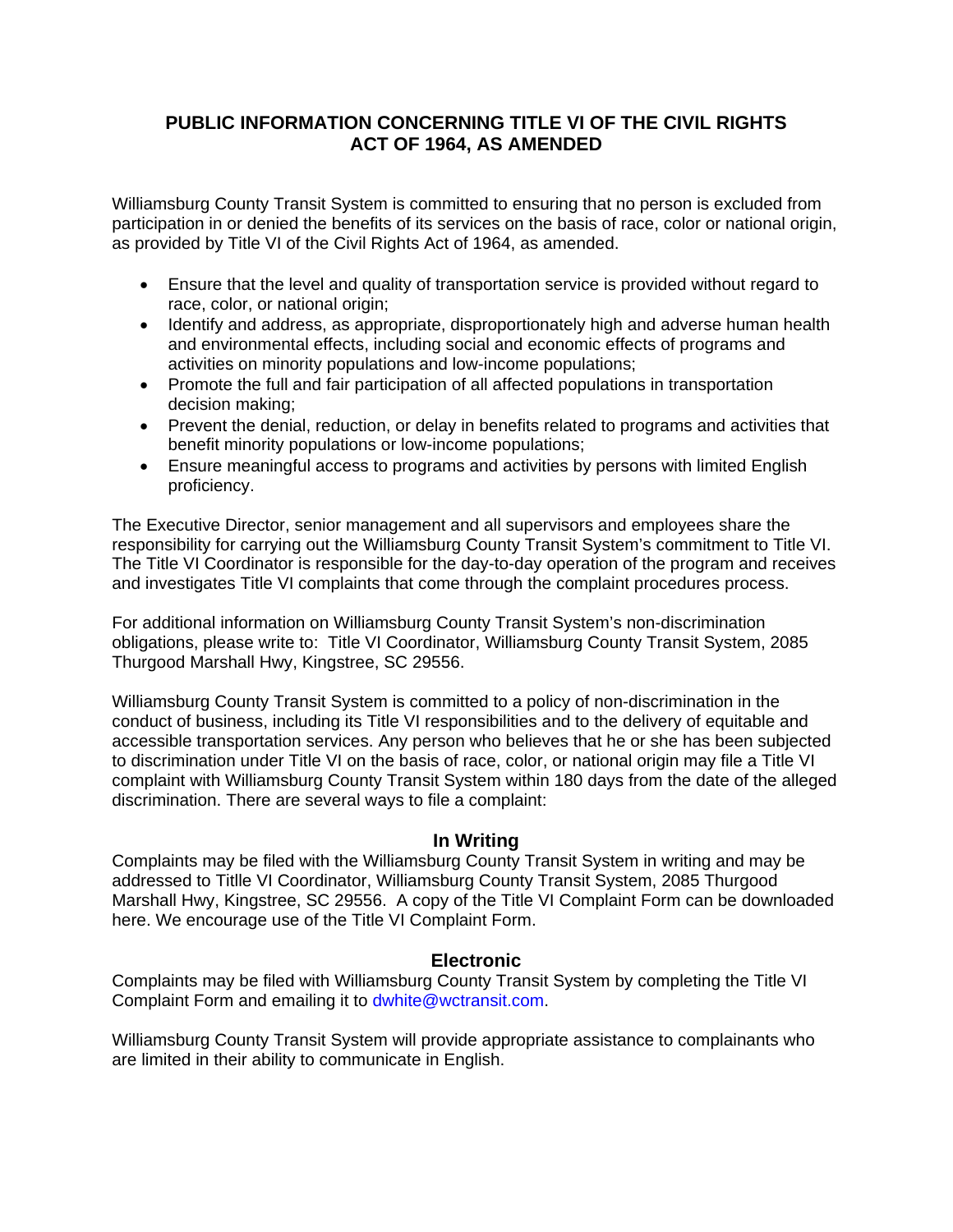## **Williamsburg County Transit System Title VI Complainh Form**

Instructions: If you would like to submit a Title VI complaint to Williamsburg County Transit System please fill out the form below and send it to Williamsburg County Transit System, 2085 Thurgood Marshall Hwy, Kingstree, SC 29556.

For questions or a full copy of the Williamsburg County Transit System's Title VI policy and complaint procedures call 843-355-9706, Ext. 108, or email dwhite@wctransit.com

| 1. Name (Complainant):                                                                                                                                                                                                                                                                          |                                                 |                        |
|-------------------------------------------------------------------------------------------------------------------------------------------------------------------------------------------------------------------------------------------------------------------------------------------------|-------------------------------------------------|------------------------|
| 2. Phone:                                                                                                                                                                                                                                                                                       | 3. Home Address (Street No., City, State, Zip): |                        |
| 4. If applicable, name of person(s) who allegedly discriminated against you:                                                                                                                                                                                                                    |                                                 |                        |
| 5. Location and position of person(s) if known:                                                                                                                                                                                                                                                 |                                                 | 6. Date of Incident:   |
| 7. Discrimination because of:                                                                                                                                                                                                                                                                   |                                                 |                        |
| Race                                                                                                                                                                                                                                                                                            | Color                                           | <b>National Origin</b> |
| 8. Explain as briefly and clearly as possible what happened and how you<br>believe you were discriminated against. Indicate who was involved. Be sure to<br>include how you feel other persons were treated differently than you. Also,<br>attach any written material pertaining to your case. |                                                 |                        |
| 9. Why do you believe these events occurred?                                                                                                                                                                                                                                                    |                                                 |                        |
|                                                                                                                                                                                                                                                                                                 |                                                 |                        |